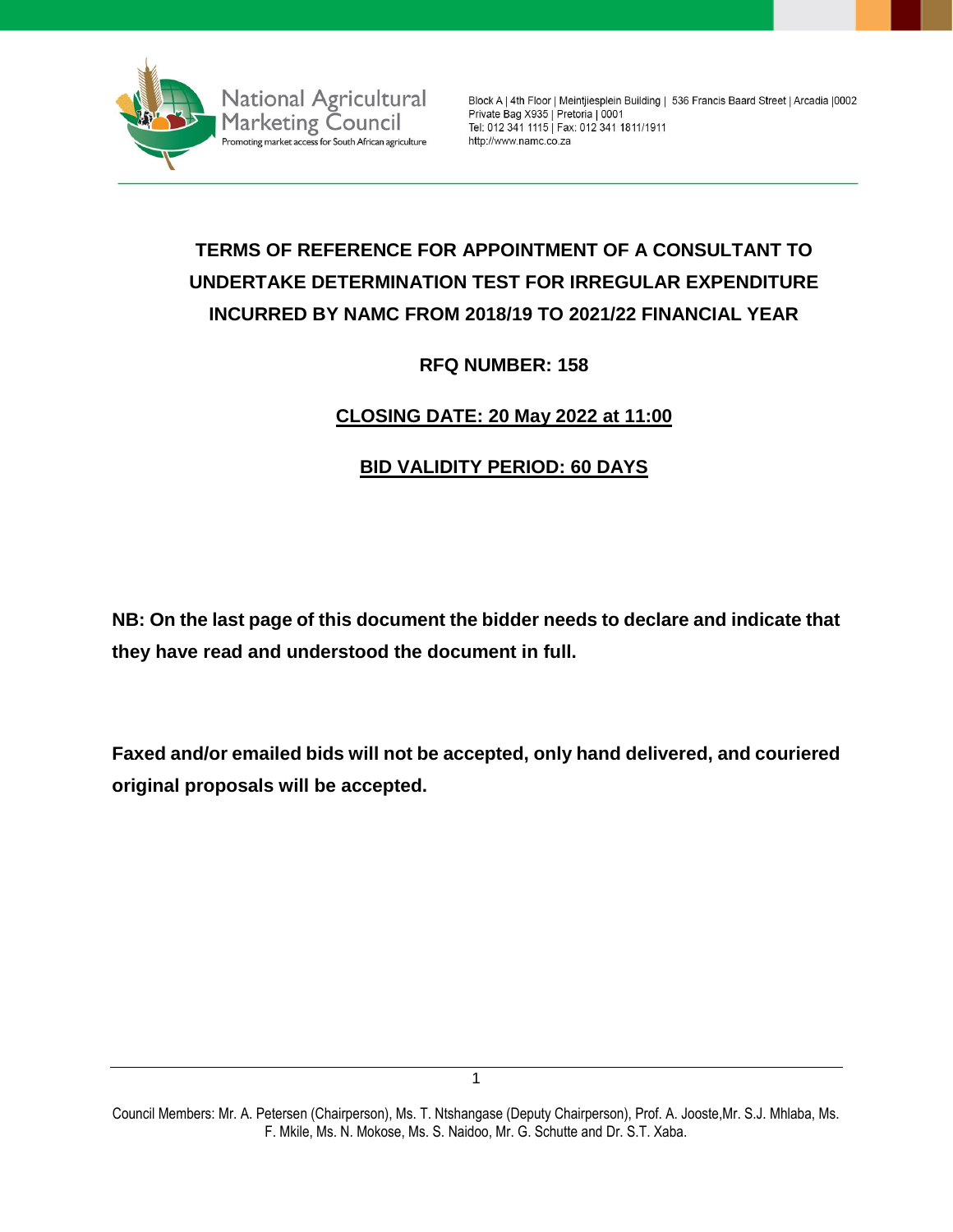# **1. INVITATION**

The National Agricultural Marketing Council (NAMC) is inviting service providers to submit proposals to undertake determination test on irregular expenditure incurred from 2018/19 to 2021/22 financial year.

# **2. INTRODUCTION**

The NAMC is a statutory body established in terms of the Marketing of Agricultural Products Act, 1996. The main function of the Council is to advice the Minister of Agriculture, Land Reform and Rural Development (DALRRD) on issues relating to the marketing of agricultural products.

# **3. PROJECT SCOPE AND DELIVERABLES**

## **3.1 Project scope**

The NAMC invites reputable consulting firms to submit proposals to undertake determination test in line with National Treasury Irregular Expenditure Framework on irregular expenditure incurred from 2018/19 to 2021/22 financial year.

*Follow below links to download the NAMC annual reports: Annual Report - 2018/19: [https://www.namc.co.za/wp-content/uploads/2020/01/2018-19-](https://www.namc.co.za/wp-content/uploads/2020/01/2018-19-NAMC-ANNUAL-REPORT-13-09-2019-Low-Reso.pdf) [NAMC-ANNUAL-REPORT-13-09-2019-Low-Reso.pdf](https://www.namc.co.za/wp-content/uploads/2020/01/2018-19-NAMC-ANNUAL-REPORT-13-09-2019-Low-Reso.pdf) Annual Report - 2019/20: [https://www.namc.co.za/wp-content/uploads/2021/04/NAMC-](https://www.namc.co.za/wp-content/uploads/2021/04/NAMC-ANNUAL-REPORT-2019-20.pdf)[ANNUAL-REPORT-2019-20.pdf](https://www.namc.co.za/wp-content/uploads/2021/04/NAMC-ANNUAL-REPORT-2019-20.pdf)*

*Annual Report - 2020/21: [https://www.namc.co.za/wp-content/uploads/2021/12/NAMC-](https://www.namc.co.za/wp-content/uploads/2021/12/NAMC-ANNUAL-REPORT-2020-21-09-Sep-2021.pdf)[ANNUAL-REPORT-2020-21-09-Sep-2021.pdf](https://www.namc.co.za/wp-content/uploads/2021/12/NAMC-ANNUAL-REPORT-2020-21-09-Sep-2021.pdf)*

*Annual Report - 2021/22: note the 2021/22 financial year end is being finalized*

- a) The successful bidder will be required to perform the following functions:
	- Investigate whether the irregular expenditure disclosed by NAMC from 2018/19 financial year to 2021/22 financial year is indeed irregular expenditure as per PFMA definition of irregular expenditure and if not irregular provide justifiable reasons to support in line with applicable prescripts,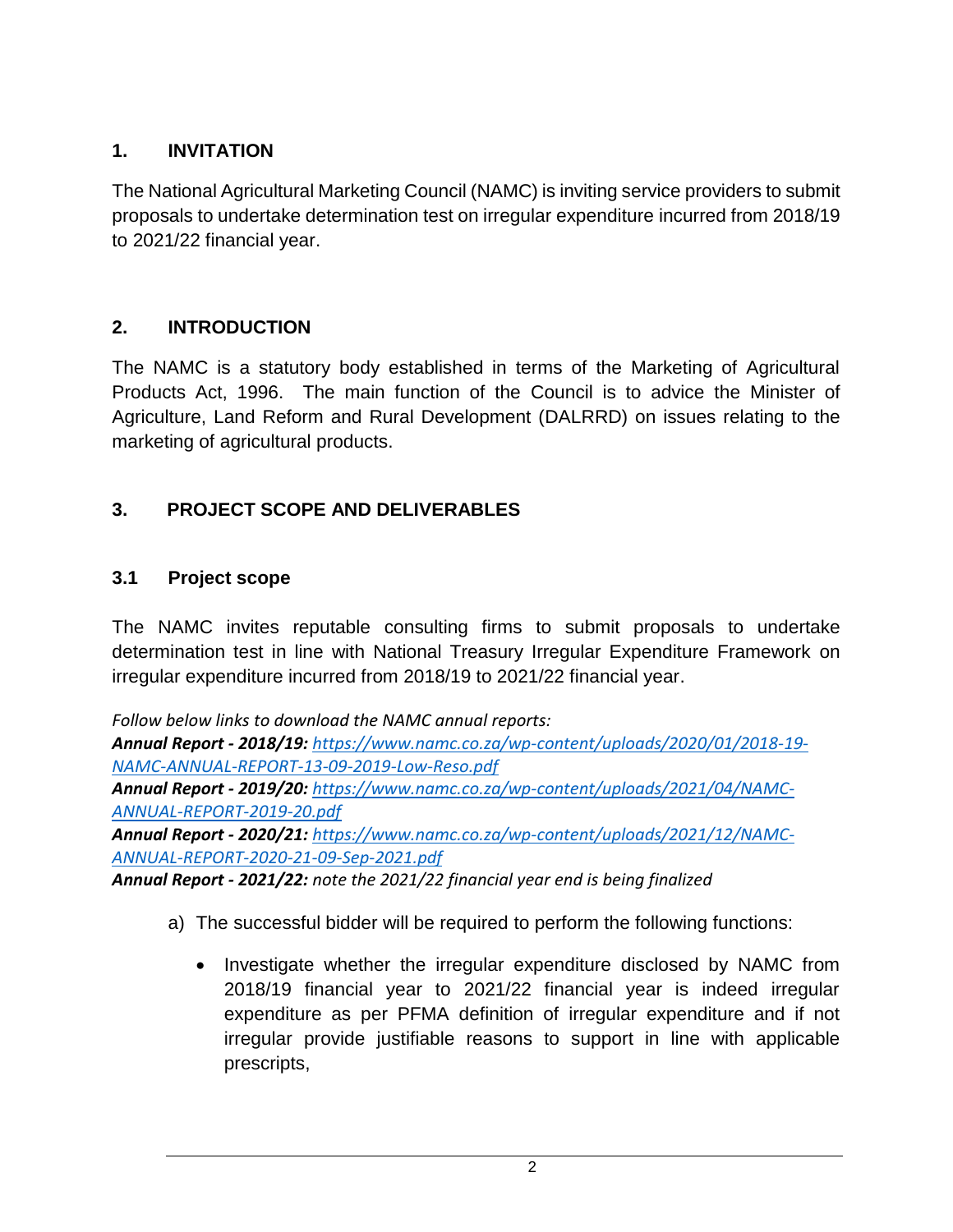- Those confirmed to be irregular, stipulate the relevant employees responsible for the transgression,
- Assess and confirm whether losses has been incurred by NAMC or not,
- Assess and advice on employees that should underwent disciplinary action, if any,
- Assess and confirm if there are any elements of fraud, corrupt and/or criminal conduct in incurring this irregular expenditure,

## **3.2 Project deliverables**

Produce a detailed determination test report as per requirements under point 3.1 above with findings and recommendations within three (3) months of appointment.

### **3.3 The quantity of irregular expenditure**

The irregular expenditure to be investigated totaled R 147 990 000 from 2018/19 to 2020/21 financial year and for the current financial year 2021/22 it is currently R6 012 334.86 (note the 2021/22 figure might change as the financial year end is being finalized).

### **4. TERMS AND CONDITIONS**

- 4.1 The quotation should contain the following information:
	- $\circ$  Type of skills and experience including track record in undertaking assignments with similar deliverables.
	- o Extensive knowledge and experience Public Finance Management Act, Preferential Procurement Policy Act and related supply chain management guidelines, circulars, instruction and practice notes as issued by National Treasury from time to time,
	- o Extensive knowledge of National Treasury Irregular Expenditure Framework,
	- $\circ$  Track record as a registered Investigator/ internal auditor and/or risk management practitioner
	- $\circ$  Contact details of references where a similar service was undertaken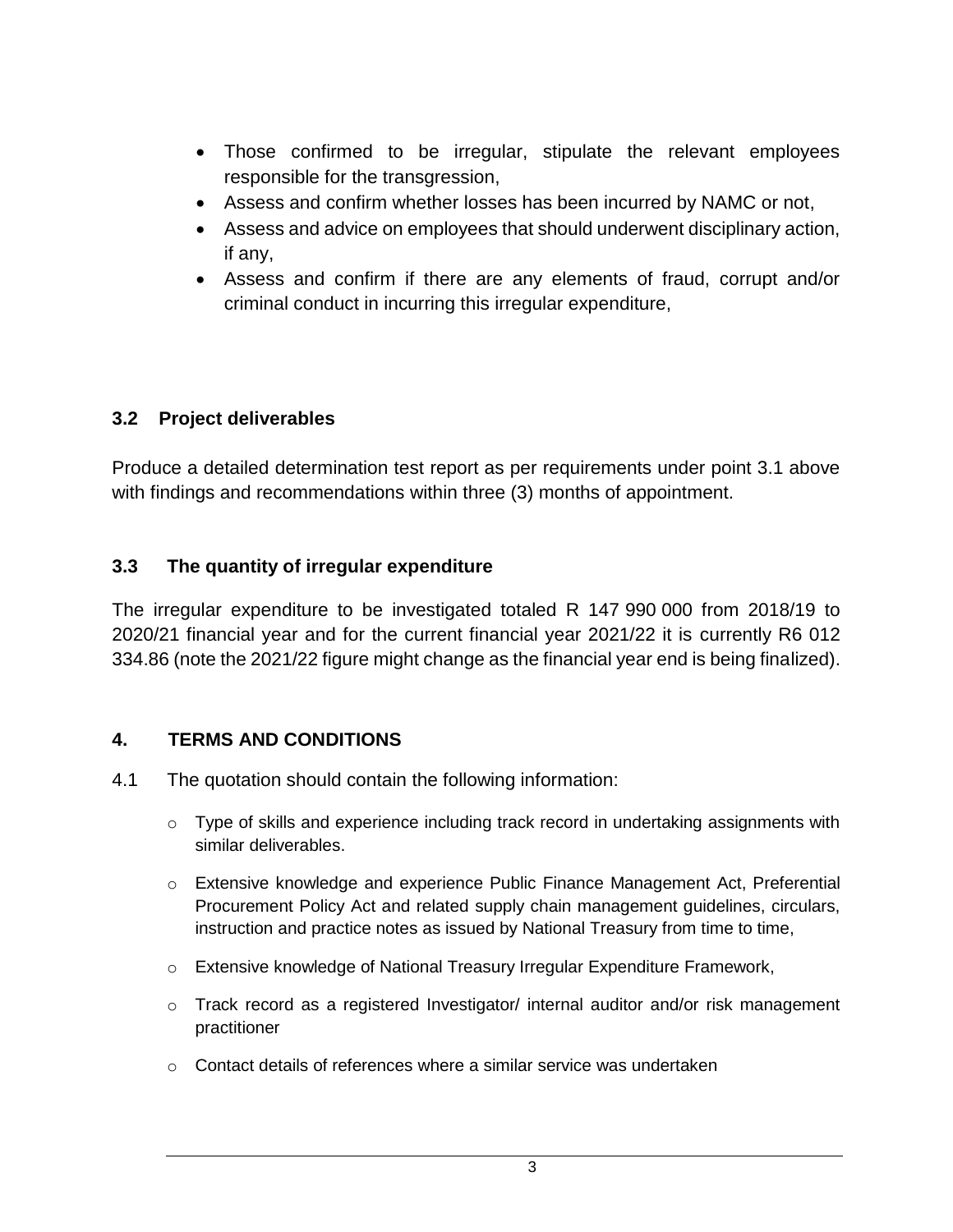o Proof of registration with a relevant professional body for both the firm and the personnel to be allocated for this task.

# **5. EVALUATION AND SELECTION PROCESS**

The evaluation process will follow the stages detailed below:

- Administrative compliance (Stage 1)); and
- Functionality (Stage 2)
- Pricing and B-BBEE Status (Stage 3).

### **5.1 Mandatory requirements**

Proposals duly lodged will be examined to determine compliance with bidding requirements and conditions (completion and attachment of compulsory documents). Proposals with deviations from the requirements/conditions will be eliminated before stage 2 (two) of the evaluation process.

The following are compulsory requirements and if not submitted the bidder will not progress to stage 2 (two) of the evaluation process:

| <b>Pre-Qualification Requirements</b>                   |                                                                   | <b>Check list</b> |           |
|---------------------------------------------------------|-------------------------------------------------------------------|-------------------|-----------|
|                                                         |                                                                   |                   | Tick each |
|                                                         |                                                                   | box               |           |
| <b>SBD 2:</b>                                           | Completed, attached and signed                                    |                   |           |
| SBD 4:                                                  | Completed, attached and signed                                    |                   |           |
| SBD 6.1:                                                | Completed, attached and signed                                    |                   |           |
| Terms of Reference document:                            | Completed, attached and signed                                    |                   |           |
| General Conditions of Contract: Initialled and attached |                                                                   |                   |           |
|                                                         | Proof of registration on Central Supplier Database (managed by    |                   |           |
| National Treasury)                                      |                                                                   |                   |           |
|                                                         | Proof of registration with a professional body for the individual |                   |           |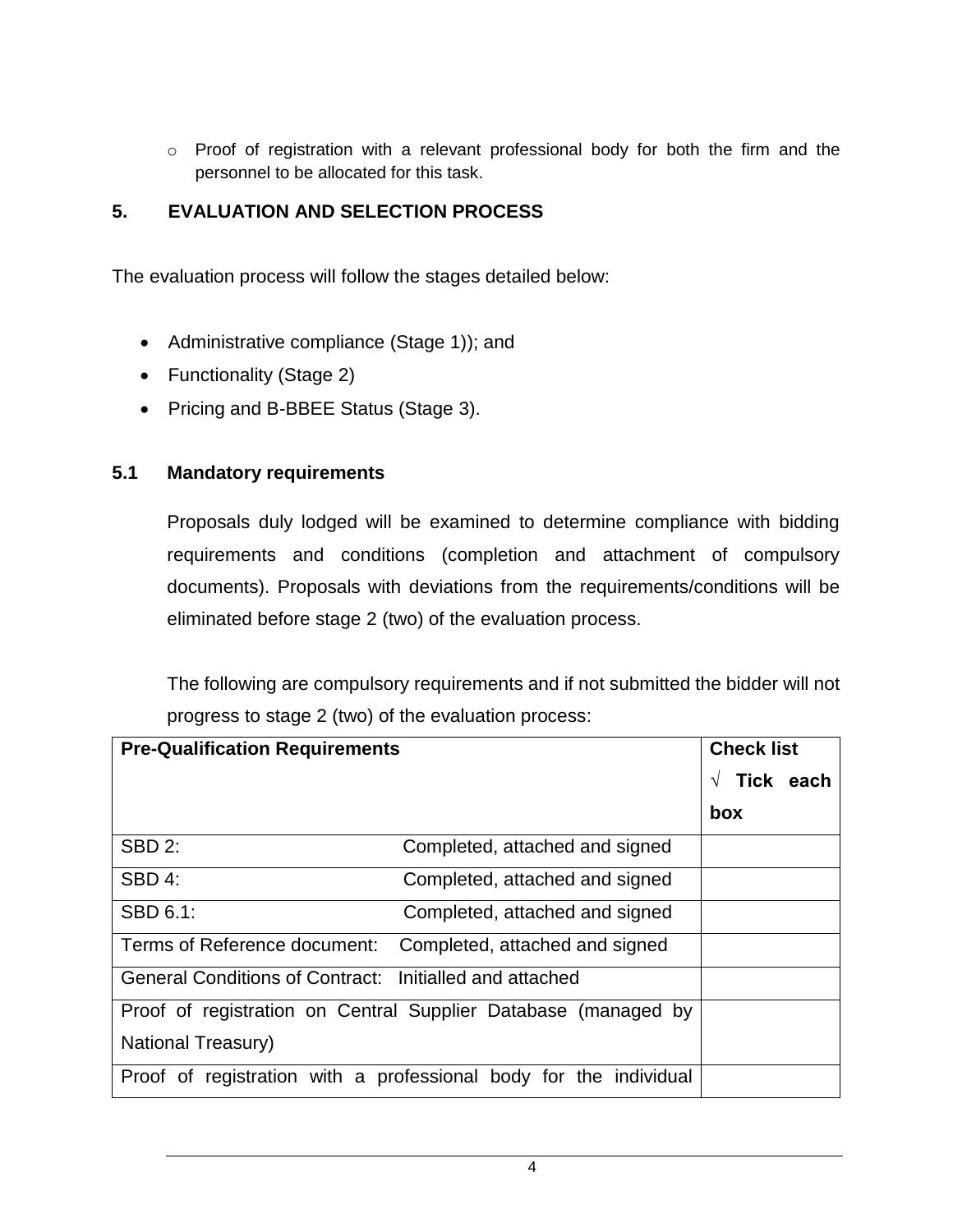| allocated for this task                                     |  |
|-------------------------------------------------------------|--|
| Proof of registration with a professional body for the firm |  |
|                                                             |  |
| Tax compliance on CSD                                       |  |

*Note: All SBD forms must be submitted (signed) noting where it is not applicable. If any specific SBD form is not submitted, documentary proof clearly stating the reasons must be attached.*

Failure to adhere to the above conditions will invalidate the proposal.

Bidders must also supply the following documents (where applicable).

| <b>Other Requirements</b>                                      | <b>Check list</b>        |
|----------------------------------------------------------------|--------------------------|
|                                                                | $\sqrt{ }$ Tick each box |
| Valid B-BBEE Certificate or attached (certified copy) or Sworn |                          |
| Affidavit                                                      |                          |
| <b>Company Registration documents</b>                          |                          |

# **5.2 Stage 2 (two) - Elimination of proposals on grounds of functionality**

Proposals that score less than 70% of the scores for functionality will be eliminated from further participation in the Bid Evaluation process (Stage 3).

Proposals will be evaluated for functionality as follows: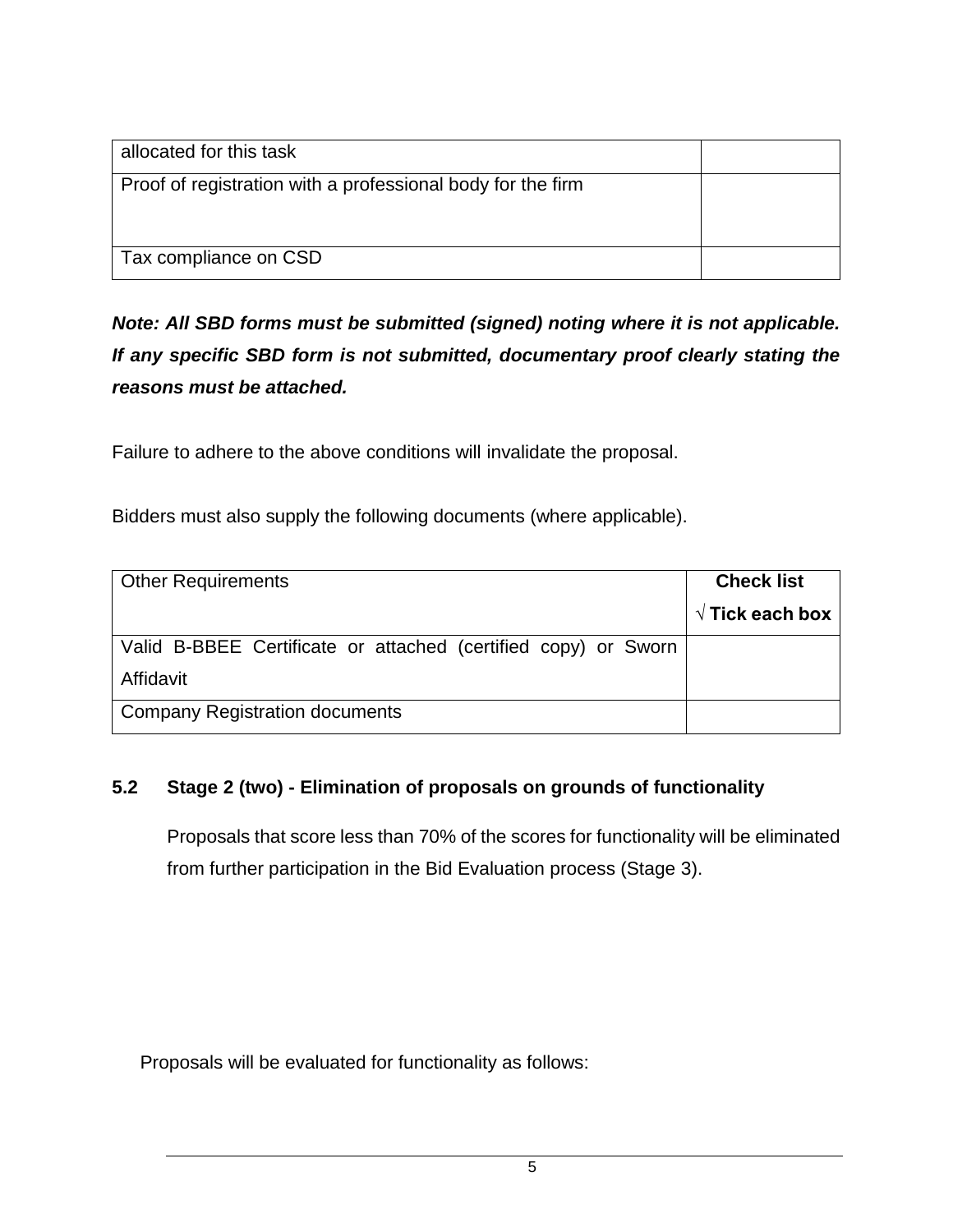# **Stage 2 Technical (Functionality) proposal**

|     | <b>Technical (Functionality) proposal</b>                                  | <b>Maximum points</b><br>to be awarded |
|-----|----------------------------------------------------------------------------|----------------------------------------|
| 1.  | <b>Company Information and relevant experience</b>                         |                                        |
| 1.1 | A minimum number of years in operation:                                    | 15                                     |
|     | Less than 1 year to 2 years in operation $-5$ points                       |                                        |
|     | 3 to 5 years in operation<br>$-10$ points                                  |                                        |
|     | Over 6 years in operation<br>$-15$ points                                  |                                        |
|     |                                                                            |                                        |
| 2.  | <b>Technical requirement</b>                                               |                                        |
| 2.1 | Methodology and compliance with the scope of work as mentioned under       | 25                                     |
|     | point 3 above, evaluation as per Table A below (Detailed Project Plan with |                                        |
|     | milestones/activities, timeframes etc.)                                    |                                        |
| 2.2 | Human resources                                                            | 30                                     |
|     | Extensive knowledge and experience in undertaking irregular expenditure    |                                        |
|     | determination test, knowledge of Public Finance Management Act and         |                                        |
|     | Preferential Procurement Policy Act                                        |                                        |
|     | Less than 1 year to 2 year of experience $-5$ points                       |                                        |
|     | 3 to 4 years of experience<br>$-10$ points                                 |                                        |
|     | 5 to 6 years of experience<br>$-20$ points                                 |                                        |
| 3.  | Over 7 years of experience<br>$-30$ points<br><b>Reference</b>             |                                        |
|     |                                                                            |                                        |
|     |                                                                            |                                        |
| 3.1 | The company's proven track record in handling assignments of a similar     | 30                                     |
|     | nature.                                                                    |                                        |
|     | A minimum of three written reference letters from clients where a similar  |                                        |
|     | service is/ was being rendered. Letters should not be older than three (3) |                                        |
|     | years.<br>1 - 2 letters submitted<br>$-10$ points                          |                                        |
|     | 3 - 4 letters submitted<br>$-20$ points                                    |                                        |
|     | $-30$ points<br>5 and above letters submitted                              |                                        |
|     | <b>Total technical points</b>                                              | 100                                    |
|     | Minimum threshold for technical (functionality)                            | 70                                     |

**Note: The minimum qualifying score is 70 out of 100 points. All bidders that fail to achieve the minimum qualifying score will not be considered for further evaluation on Price and B-BBEE.** 

A point scoring system for evaluation criterion 2.1 above would be utilized as follows:

Table A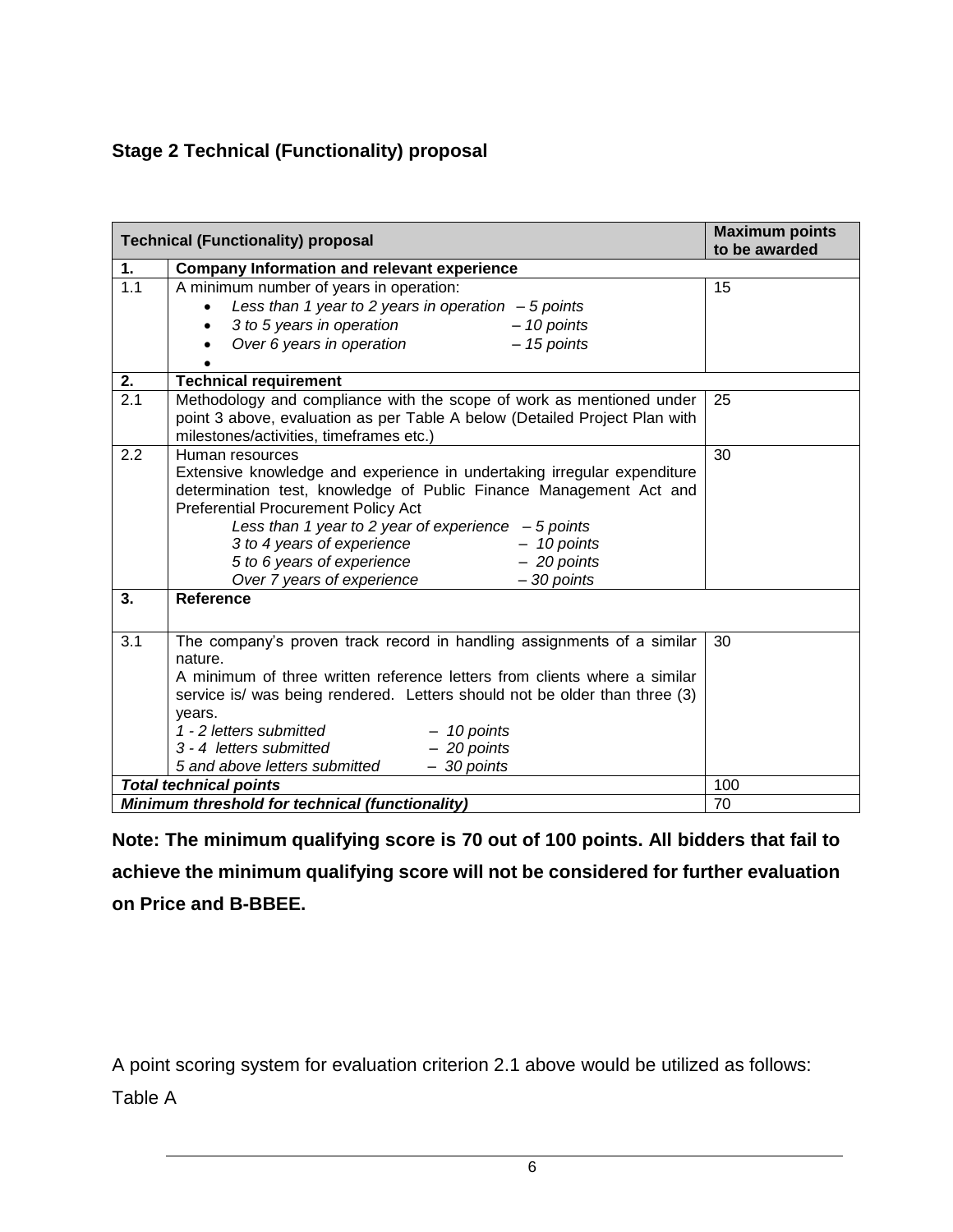| <b>Score</b> | <b>Description</b>                                                           |
|--------------|------------------------------------------------------------------------------|
|              | Does not meet requirements, or no information supplied                       |
| 2            | Meet some of the requirements (2 of the requirements not met as per point 3) |
| 3            | Almost meet all requirements (1 of the requirements not met as per point 3)  |
|              | Fully meet all requirements                                                  |
| 5            | Exceeds all requirements                                                     |

### **5.3 Stage 3 (three): Price and B-BBEE Status level of contributor**

#### **Points awarded for price**

The 80-preference points system for price would be utilized for procurement with a contract of up to R50 000 000, 00 (VAT inclusive), as per the Preferential Procurement Policy Framework Act (PPPFA) and its regulations.

The following formula would be applied:

Ps = 80[1- Pt- Pmin /Pmin]

Where:

Ps = Points scored for price of bid under consideration

Pt = Rand value of bid under consideration

Pmin = Rand value of lowest acceptable bid

### **Points awarded for B-BBEE status level of contributor**

**A maximum of 20 points will be awarded for B-BBEE Status Level of Contributor.**

| <b>B-BBEE Status Level of Contributor</b> | <b>Number of Points</b> |
|-------------------------------------------|-------------------------|
|                                           |                         |
|                                           |                         |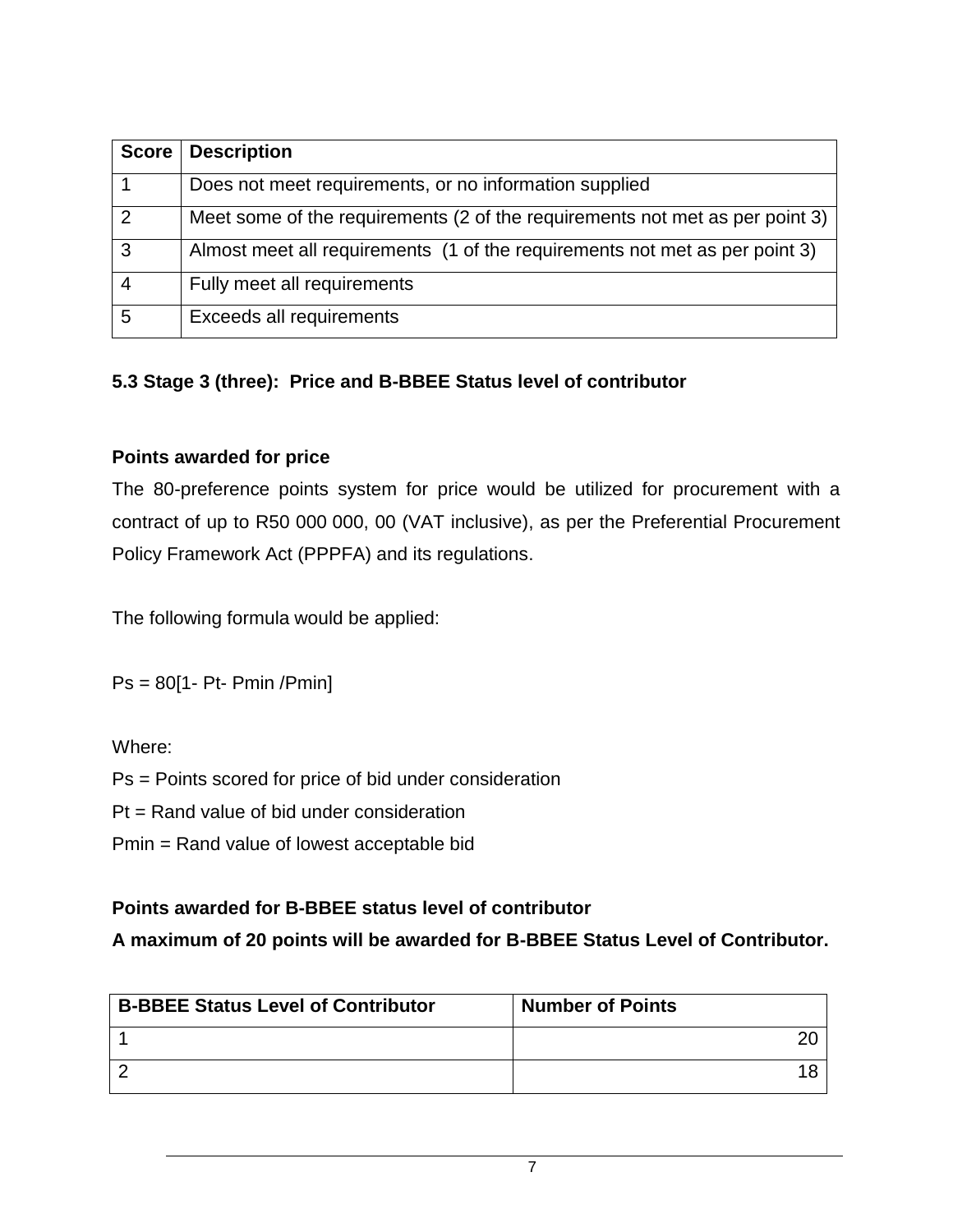| 3                         |    |
|---------------------------|----|
|                           | 1つ |
| 5                         | 8  |
| 6                         | 6  |
|                           |    |
| 8                         | o  |
| Non-compliant contributor |    |

## **6. VALIDITY OF PROPOSALS**

- The Service Provider is required to confirm that it will hold its proposal valid for 60 days from the closing date of the submission of proposals.
- In exceptional circumstances, NAMC may solicit the bidder's consent to an extension of the period of the validity of the bid. The request and responses thereto shall be made in writing.

## **7. PROPOSAL SUBMISSION REQUIREMENTS**

- All compulsory documents as stated under point 5 above
- The bid proposal as per point 3 above
- In case of joint ventures, bidders must provide a clear agreement regarding joint venture/consortia
- A trust, consortium or joint venture must submit a consolidated B-BBEE status level verification certificate.

Bidders must submit 1 x original RFQ document, and 1 x copy of the original.

No late bids will be considered. It is the bidder's responsibility to ensure that the bid is sent to the correct physical address and that this is received by the NAMC before the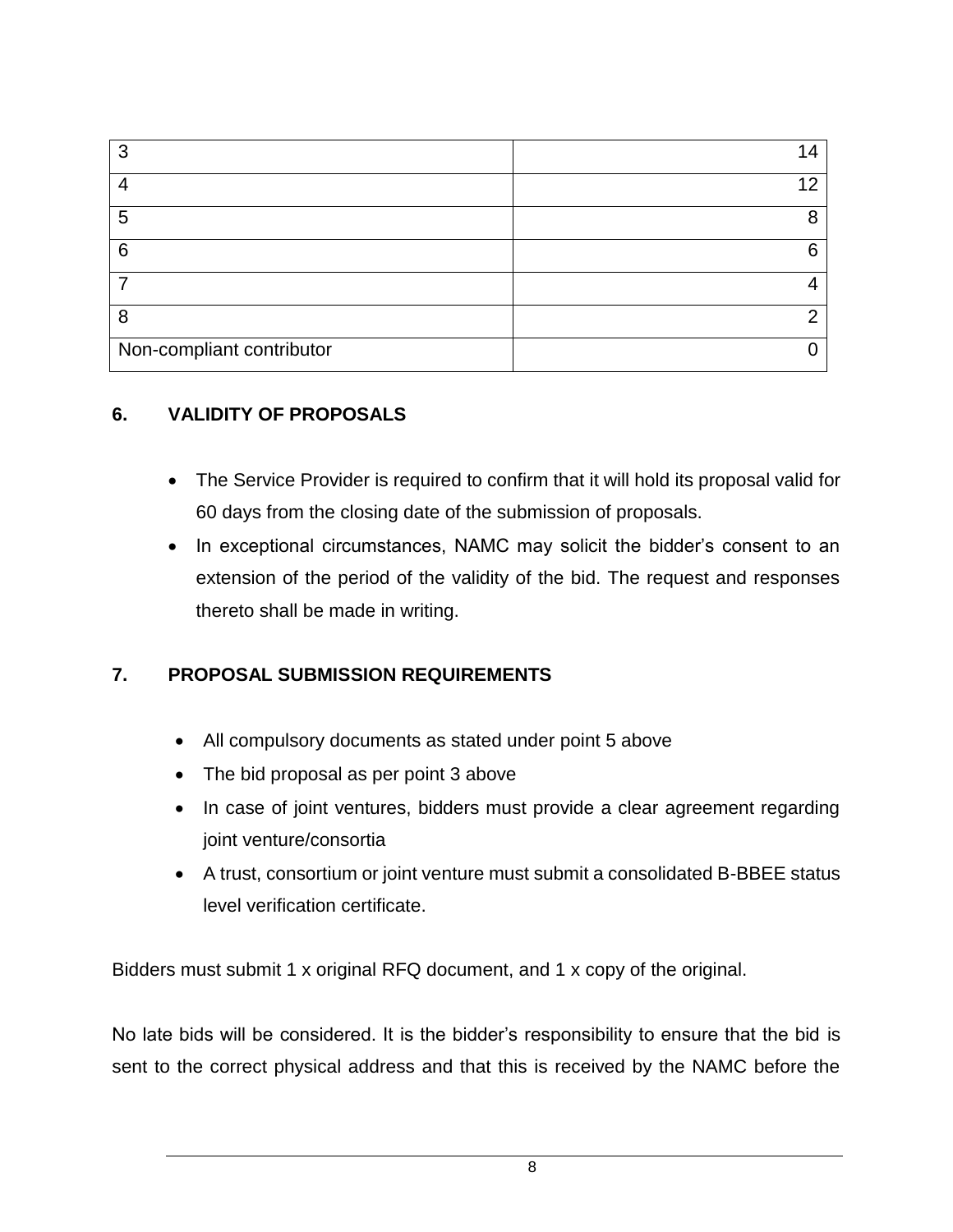closing date and time in NAMC's dedicated tender box or physical address. The office hours are Monday to Friday except public holidays, from 08h00 to 16h00.

Proposals must be submitted or delivered at NAMC at the following address:

National Agricultural Marketing Council

Old Mutual Building, Block A, 4<sup>th</sup> Floor

536 Francis Baard Street

Meintjiesplein, Arcadia, Pretoria, 0001

## **Closing date for submission of proposals is 20 May 2022**

### **8. PRICE**

- Bidders must indicate any other charges, if any.
- All prices should be fixed and inclusive of taxes, disbursements, etc.

### **9. ENQUIRIES**

- Technical: Nokuhle Shelembe; [nshelembe@namc.co.za](mailto:nshelembe@namc.co.za)
- Supply Chain Management: Mmasabata Nkhodi; mnkhodi@namc.co.za